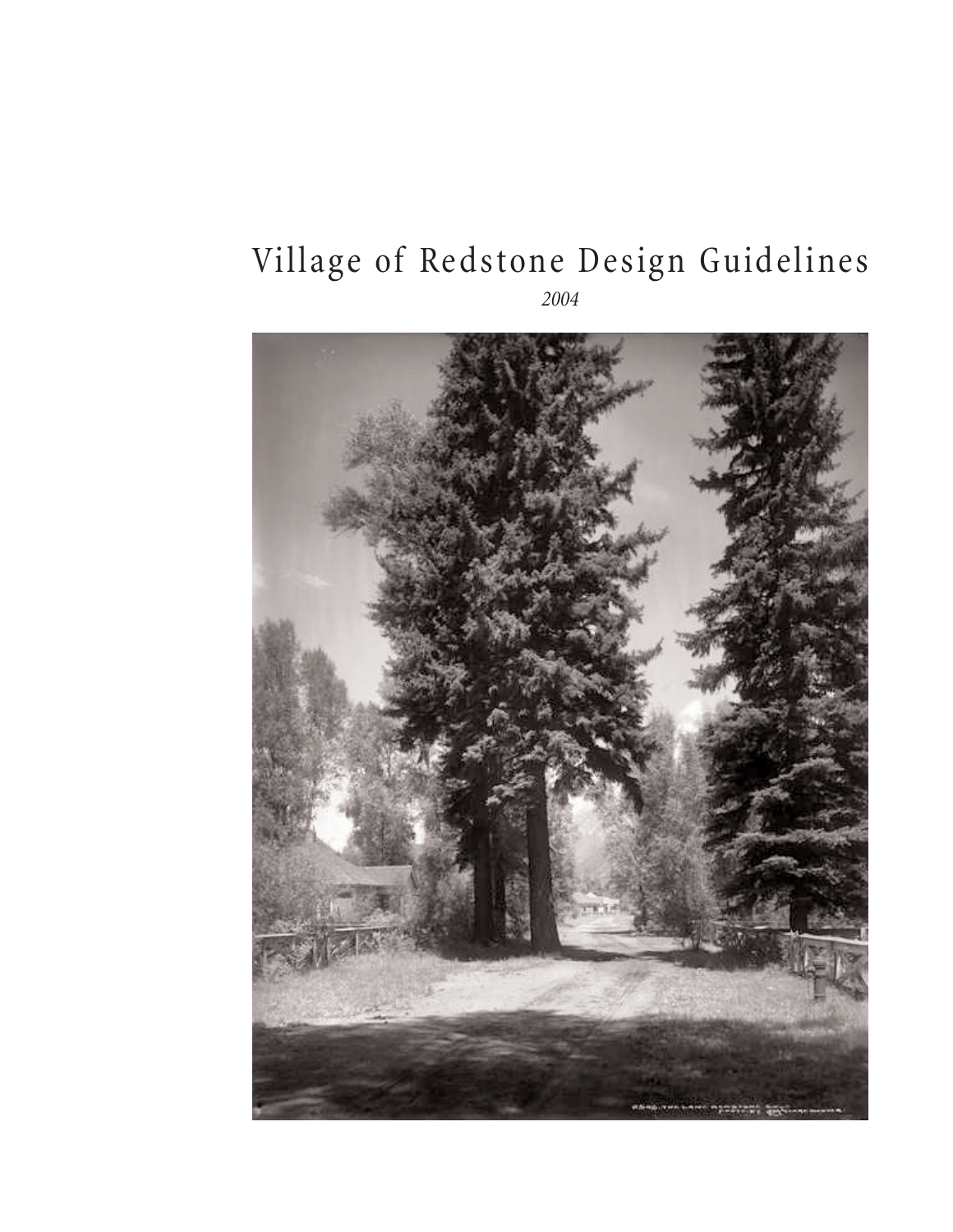## Acknowledgements

Pitkin County Community Development Department Cindy Houben, Community Development Director Suzannah Reid, AIA, Historic Preservation Officer

Board of County Commissioners Dorothea Farris, Chair Shellie Roy, Vice Chair Jack Hatfield Mick Ireland Patti Kay-Clapper

Redstone Historic Preservation Commission Suzy Meredith, Chair Michelle Sorter, Vice Chair Carrie McDonald, Previous Chair Maureen Rogers, Previous Vice Chair Ann Martin Darrell Munsell Bill Jochems

Special Thanks To:

The original members of the Redstone HPC; George S. Whipple, Chair, LuAnn Nathan, Vice chair, Jeff Beir, Bill Jochems, Ruth Chacto, Bill Roberts, Brenda Arneson Roxanne Eflin, Amy Guthrie, and other past members of the Redstone HPC for contributions to the previous versions of the guidelines upon which the new guidelines are built. Ben Gagnon for writing and organizational assistance.

Photo Credits:

Historic Photos provided by the Denver Public Library Western History Collection Other photos provided by Suzannah Reid Diagrams produced by Suzannah Reid and Bob Nevins

Cover Photo: "Along the lane" by Louis C. McClure, c. 1900 Courtesy of the Denver Public Library Western History Collection